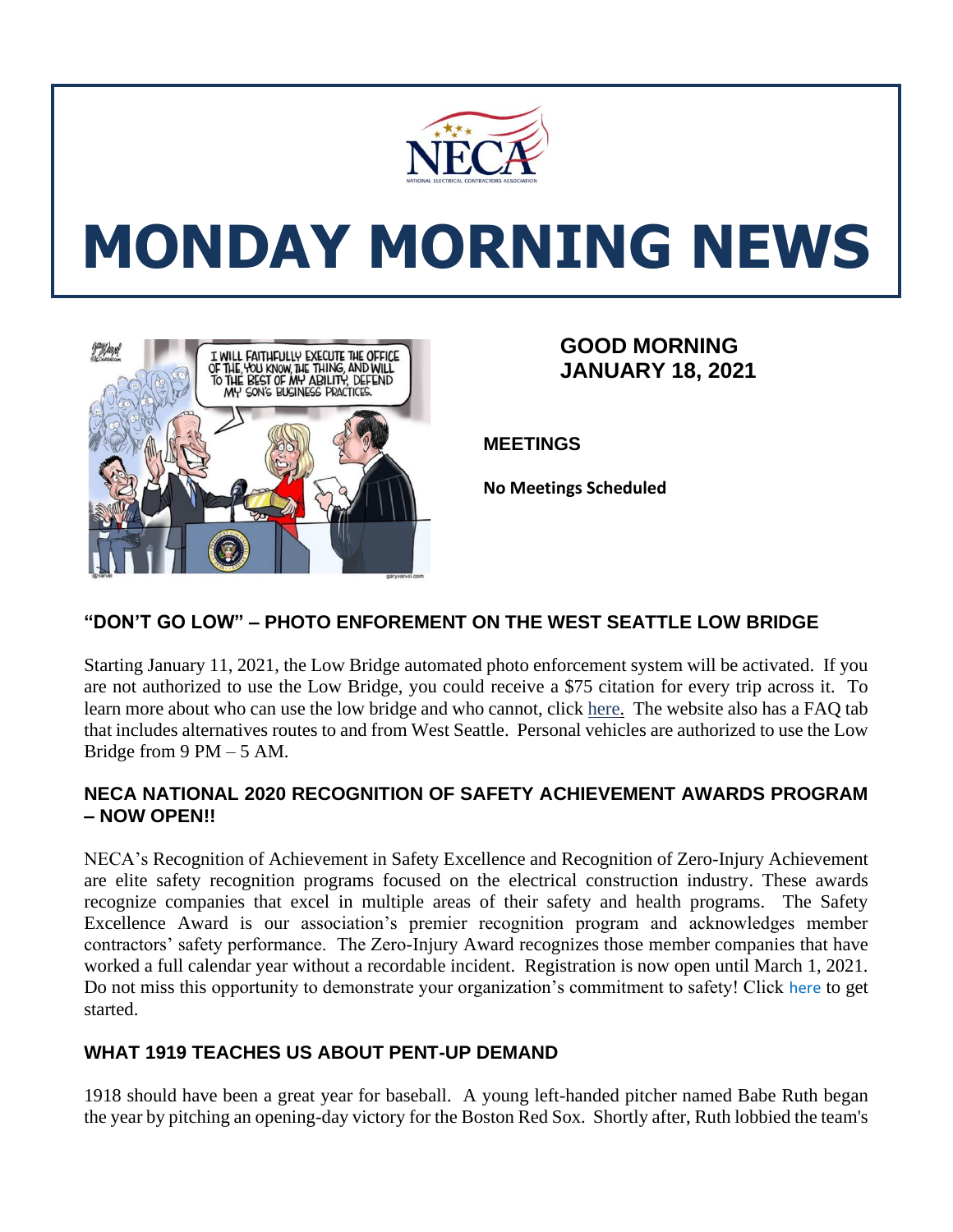manager to let him play other positions so he could spend more time at the plate. The strategy paid off, and Ruth began his run as a home-run-hitting superstar, helping lead the Red Sox to the World Series.

But a world war and a deadly pandemic slashed demand to see ballgames in 1918. Just days before Ruth led the Red Sox to the World Series, soldiers returning from Europe brought a new strain of the Spanish flu to Boston, says Georgia Tech historian Johnny Smith, co-author of *War Fever: Boston, Baseball, and America in the Shadow of the Great War*. "Boston becomes the epicenter of a second wave, which was a more virulent strain of the virus."

Despite the Red Sox being on their way to winning the series, the flu reduced attendance at a Fenway Park that already had plenty of empty seats due to World War I. The stadium could hold 35,000 people, but for Game 5 of the Series, only [24,694](https://www.smithsonianmag.com/history/when-babe-ruth-and-great-influenza-gripped-boston-180974776/?utm_source=npr_newsletter&utm_medium=email&utm_content=20210111&utm_term=5096333&utm_campaign=money&utm_id=4829627&orgid=) fans were in the stands. With flu cases mounting, the next day a Boston public health official warned Bostonians they should be wary of the virus. For Game 6, when the Red Sox clinched the title, only [15,238](https://www.smithsonianmag.com/history/when-babe-ruth-and-great-influenza-gripped-boston-180974776/?utm_source=npr_newsletter&utm_medium=email&utm_content=20210111&utm_term=5096333&utm_campaign=money&utm_id=4829627&orgid=) showed up. Overall, the war and the pandemic slashed MLB game attendance by [over](https://www.researchgate.net/publication/346030461_Economic_and_Financial_Effects_of_the_1918-1919_Spanish_Flu_Pandemic?utm_source=npr_newsletter&utm_medium=email&utm_content=20210111&utm_term=5096333&utm_campaign=money&utm_id=4829627&orgid=) half from what it was in the previous season.

By 1919, the war and the pandemic were over, and a tidal wave of baseball fans swelled into stadiums. Game attendance more than [doubled](https://www.researchgate.net/publication/346030461_Economic_and_Financial_Effects_of_the_1918-1919_Spanish_Flu_Pandemic) — from 2,830,613 in 1918 to 6,532,439 in 1919. It is a classic example of what economists call "pent-up demand." After being deprived of being able to do something, when the constraints are lifted — whether because of the end of a recession, a war, or a pandemic people ravenously consume what was previously out of reach.



With light beginning to show at the end of the COVID-19 tunnel, the words "pent-up demand" are echoing throughout the business world. The CEO of JetBlue says pent-up demand

for travel will help his company soar back to profitability. [Executives](https://fortune.com/2020/12/04/china-is-evidence-of-the-worlds-pent-up-travel-demand/?utm_source=npr_newsletter&utm_medium=email&utm_content=20210111&utm_term=5096333&utm_campaign=money&utm_id=4829627&orgid=) at Marriott claim people will come rushing back to the company's hotel rooms. According to a recent [analysis](https://www.alpha-sense.com/blog/pent-up-demand-reaches-an-all-time-high/?utm_source=npr_newsletter&utm_medium=email&utm_content=20210111&utm_term=5096333&utm_campaign=money&utm_id=4829627&orgid=) by AlphaSense, the use of the term "pent-up demand" is at an all-time high.

Executives in industries devastated by COVID-19 clearly want investors to believe that they are on the verge of a roaring comeback. Some evidence suggests they may be right. According to data [from](https://apps.bea.gov/iTable/iTable.cfm?reqid=19&step=3&isuri=1&nipa_table_list=76&categories=survey&utm_source=npr_newsletter&utm_medium=email&utm_content=20210111&utm_term=5096333&utm_campaign=money&utm_id=4829627&orgid=) the U.S. Bureau of [Economic](https://apps.bea.gov/iTable/iTable.cfm?reqid=19&step=3&isuri=1&nipa_table_list=76&categories=survey&utm_source=npr_newsletter&utm_medium=email&utm_content=20210111&utm_term=5096333&utm_campaign=money&utm_id=4829627&orgid=) Analysis, the national savings rate has jumped during the pandemic, and people may have extra cash to burn on big trips, fancy cocktails and Broadway shows.

According to a recent [survey](https://theharrispoll.com/the-harris-poll-covid19-tracker/?utm_source=npr_newsletter&utm_medium=email&utm_content=20210111&utm_term=5096333&utm_campaign=money&utm_id=4829627&orgid=) by the Harris Poll, 71% of Americans say they miss socializing in restaurants and bars, 61% say they miss shopping in stores and 52% say they miss movie theaters. Growing percentages of people say they are planning to splurge on vacations, clothes, cars, and sporting events when things return to normal. Fifty-nine percent say they would take a COVID-19 vaccine in order to fly again. After news broke that COVID-19 vaccines have been successful, stocks for airlines, cruise lines and other related industries surged.

Places that have the virus under control have already seen some impressive rebounds in travel and leisure. For example, in China, domestic airline travel came [roaring](https://fortune.com/2020/12/04/china-is-evidence-of-the-worlds-pent-up-travel-demand/?utm_source=npr_newsletter&utm_medium=email&utm_content=20210111&utm_term=5096333&utm_campaign=money&utm_id=4829627&orgid=) back after the country ended its shutdowns. When Shanghai Disneyland reopened, [tickets](https://www.npr.org/sections/coronavirus-live-updates/2020/05/08/852661423/shanghai-disneyland-sells-out-of-tickets-for-post-shutdown-reopening?utm_source=npr_newsletter&utm_medium=email&utm_content=20210111&utm_term=5096333&utm_campaign=money&utm_id=4829627&orgid=) sold out in minutes. When we get the pandemic under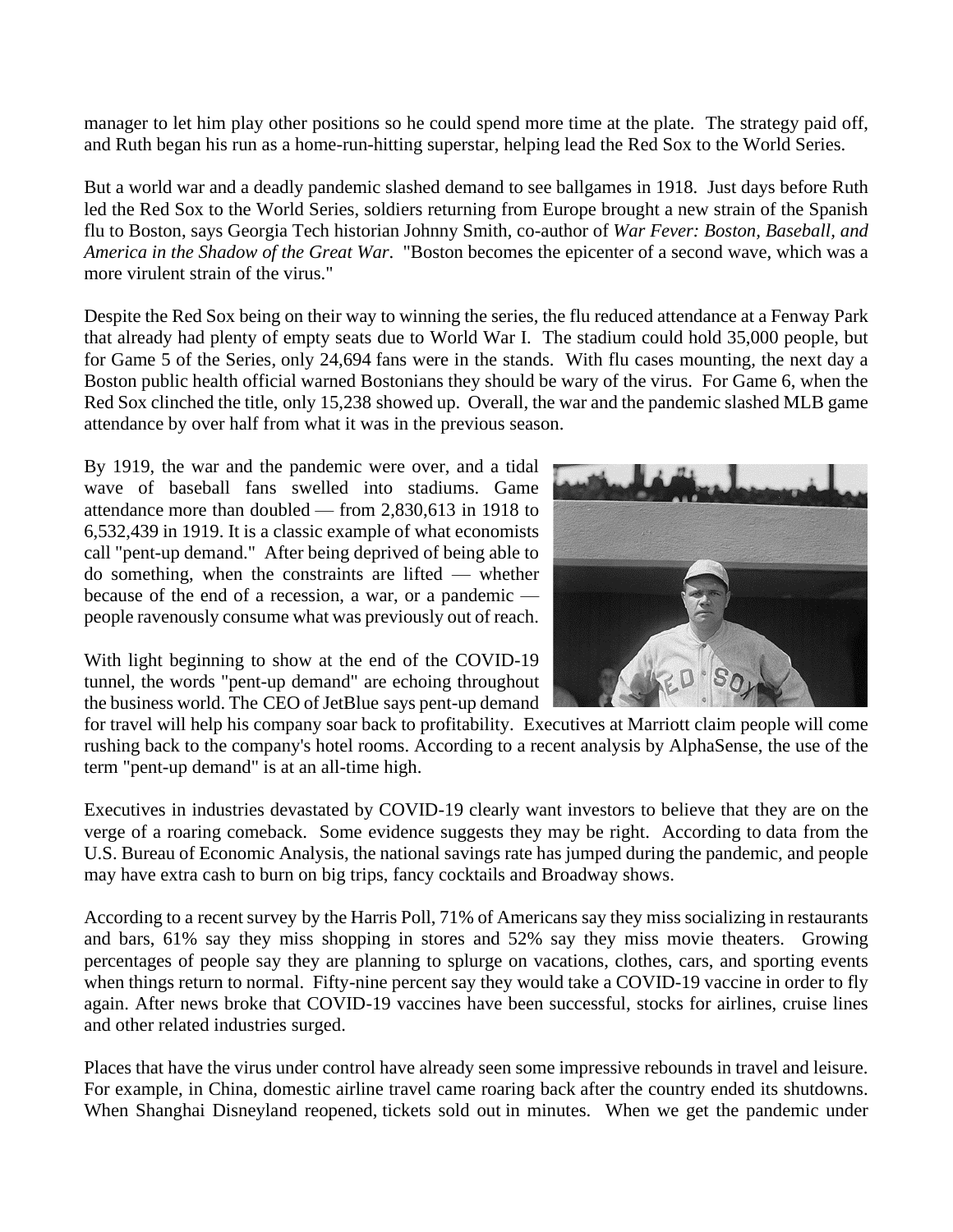control, pent-up demand may even rear its head with more baby heads. For example, [studies](https://ifstudies.org/blog/will-the-coronavirus-spike-births?utm_source=npr_newsletter&utm_medium=email&utm_content=20210111&utm_term=5096333&utm_campaign=money&utm_id=4829627&orgid=) have [found](https://ifstudies.org/blog/will-the-coronavirus-spike-births?utm_source=npr_newsletter&utm_medium=email&utm_content=20210111&utm_term=5096333&utm_campaign=money&utm_id=4829627&orgid=) that after the Spanish flu reduced birthrates, countries like Norway [experienced](https://www.cairn-int.info/revue-population-2004-2-page-229.htm?contenu=resume&utm_source=npr_newsletter&utm_medium=email&utm_content=20210111&utm_term=5096333&utm_campaign=money&utm_id=4829627&orgid=) a baby boom.

Beyond a resurgence of babies and baseball, researchers have credited the end of the Spanish flu with feeding a ["speculative](https://www.researchgate.net/publication/346030461_Economic_and_Financial_Effects_of_the_1918-1919_Spanish_Flu_Pandemic) orgy" that helped produce a boom in 1919. Now, [financial](https://realmoney.thestreet.com/jim-cramer/jim-cramer-here-comes-the-pent-up-demand-bull-market-15505170?utm_source=npr_newsletter&utm_medium=email&utm_content=20210111&utm_term=5096333&utm_campaign=money&utm_id=4829627&orgid=) pundits predict that pent-up demand could feed a bull market this year. Before you totally get your hopes up, the short boom that followed the Spanish flu ended in a largely [forgotten](https://mises.org/library/forgotten-depression-1920?utm_source=npr_newsletter&utm_medium=email&utm_content=20210111&utm_term=5096333&utm_campaign=money&utm_id=4829627&orgid=) crash in 1920. Only after that did we get the Roaring '20s, with the happy flappers, fedoras and all.

As for Babe Ruth — who apparently got the [Spanish](https://slate.com/culture/2020/03/babe-ruth-flu-1918-red-sox-war-fever-excerpt.html?utm_source=npr_newsletter&utm_medium=email&utm_content=20210111&utm_term=5096333&utm_campaign=money&utm_id=4829627&orgid=) flu twice — he broke an [American](https://sabr.org/gamesproj/game/august-14-1919-babe-ruth-hits-17th-home-run-to-set-new-american-league-single-season-record/?utm_source=npr_newsletter&utm_medium=email&utm_content=20210111&utm_term=5096333&utm_campaign=money&utm_id=4829627&orgid=) League record for home runs in a single season in the year that followed the virus. The Red Sox then traded him to the Yankees. One season delivered a pandemic, and the next the Curse of the [Bambino.](https://www.mlb.com/news/curse-of-the-bambino?utm_source=npr_newsletter&utm_medium=email&utm_content=20210111&utm_term=5096333&utm_campaign=money&utm_id=4829627&orgid=)

#### **OSHA 300A (ANNUAL SUMMARY) POSTING REQUIREMENTS**

If a company had more than 10 employees at any time during the last calendar year, they must keep an OSHA 300 Log. The OSHA 300 Log must be verified as accurate. This information will need to be transferred to the Annual Summary Report, which OSHA defines as the OSHA 300A.

A Company Executive must certify that the Annual Summary Report (OSHA 300A) is correct and complete. OSHA defines a company executive as one of the following:

- An owner of the company (only if the company is a sole proprietorship or partnership).
- An officer of the corporation.
- The highest-ranking company official working at the establishment.
- The immediate supervisor of the highest-ranking company official working at the establishment.

The OSHA 300A must be posted no later than February 1st, 2021 and stay in place until April 30th, 2021. It must be posted in each establishment in a conspicuous place where notices to employees are customarily posted.

Additionally, employers with 250 or more employees that are currently required to keep OSHA injury and illness records or establishments with 20-249 employees that are classified in [certain industries](https://www.osha.gov/recordkeeping/NAICScodesforelectronicsubmission.html) are required to submit their 300A electronically. Click [here](https://www.osha.gov/injuryreporting/) to learn more on the OSHA Injury Tracking Application Electronic Submission Requirements.

If you have any questions, or you need help filling out your OSHA 300 & 300A Forms, please contact NECA Director of Safety, Justin Thayer, at **[justin@necaseattle.org](mailto:justin@necaseattle.org)** or 206-284-2150.

#### **ON THIS DAY IN HISTORY – 1933 – WHITE SANDS NATIONAL MONUMENT ESTABLISHED IN NEW MEXICO**

Although the dune field has been here for 7,000-10,000 years, the dunes have not always been protected as a national monument. It took thirty-five years and numerous attempts to protect this national treasure. In the early twentieth century, multiple commercial interests attempted to mine these gypsum dunes; however, none of these attempts were successful due to the low market value of unprocessed gypsum sand. In the 1920's, locals began to understand the uniqueness of the dunes and viewed the dune field as profitable in another way.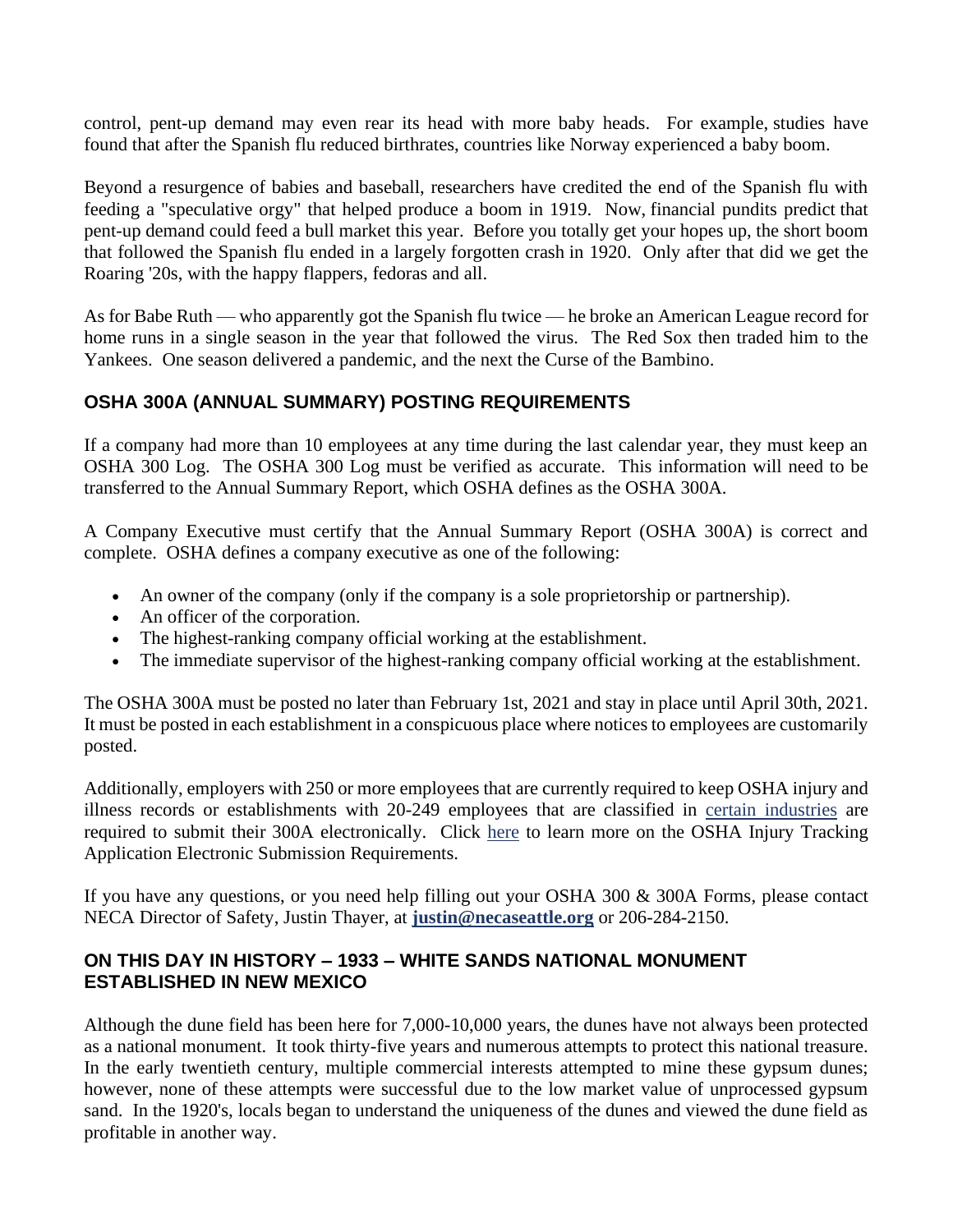The White Sands dune field fits the description of what the National Park Service sought in prospective sites: "economic worthlessness and monumentalism." The area had already sparked scientific interest with the first published research occurring in scientific journals in 1870. However, the formation of White Sands National Monument took time and support from many people. The most famous supporter and local "father" of White Sands was Tom Charles, an Alamogordo resident and businessman. Mr. Charles was not the first to suggest including White Sands in the National Park system; however, he enthusiastically supported the idea and wrote to National Park Service officials and congressmen. Mr. Charles got his wish in 1933, during the last days of President Herbert Hoover's administration, Hoover declared White Sands a national monument under the Antiquities Act of 1906. Presidential Proclamation No 2025 (47 Stat. 2551) established the monument and set aside 142,987 acres for its "additional features of scenic, scientific, and educational interest."

Even before White Sands was declared a national monument, the area was a popular picnicking location. It was no surprise when there were over 4,000 people in attendance at the opening day ceremony on April 29, 1934. Visitation continued to increase, with an estimated 34,000 people visiting in the first year. It was clear White Sands needed facilities to accommodate visitors' requests for restrooms, water, and information on the history and formation of the dunes. Plans for the construction of a visitor center with a museum, restrooms, residences for park staff, an administration building, and maintenance shed began in 1935.



Funding and labor for the construction came from the largest agency of President Roosevelt's New Deal, the Works Progress Administration (WPA). These facilities, which are still in use today, were completed in 1938.

Beginning in 1942, only months after the attack on Pearl Harbor, President Roosevelt signed Executive Order #9029, which created the 1,243,000-acre Alamogordo Bombing and Gunnery Range. Following the order, soldiers were even allowed to practice tank maneuvers inside the monument's boundary. By 1945 the military had begun to test missiles and ask for the first park closures, a practice that continues today. The Alamogordo Bombing and Gunnery Range (Alamogordo Army Air Base) closed at the end of World War II and re-opened in 1958 as Holloman Air Force Base. The White Sands Proving Ground was established in 1945 and was later renamed White Sands Missile Range. Both military areas still operate around the park boundaries and in the cooperative use area in the western part of the park. This cooperation mutually benefits both the military by providing them additional space and the park by insuring the lack of development on the surrounding lands.

Throughout the monument's history the National Park Service has improved visitor access to the dune field and continues to strive for this today. The historic visitor center is still in use; however, the museum has been updated numerous times. The most recent renovation took place in the spring of 2011 and focused on creating exhibits that visitors of all ages can enjoy. From the first scheduled event, "Play Day" in 1935, the National Park Service has continued to offer programs and events that interest all ages. While these first events focused mainly on recreation in the dunes, programs today offer both recreation and information about the park. Topics range from the Tularosa Basin's human history to desert survival and just about everything in between.